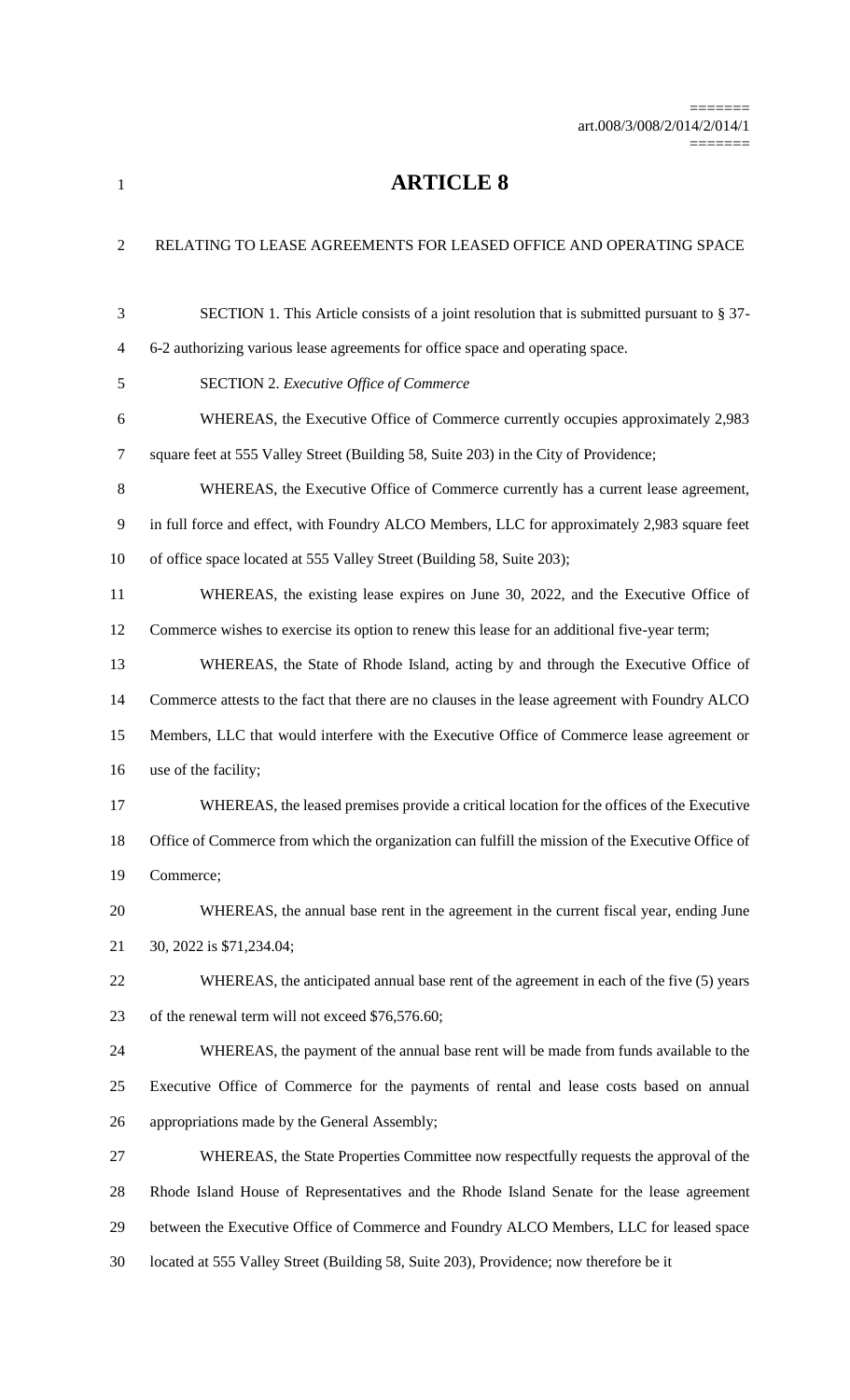RESOLVED, that this General Assembly of the State of Rhode Island hereby approves the lease agreement, for a term not to exceed five (5) years and an aggregate base rent not to exceed \$382,883; and it be further RESOLVED, that this Joint Resolution shall take effect upon passage by the General Assembly; and it be further RESOLVED, that the Secretary of State is hereby authorized and directed to transmit duly certified copies of this resolution to the Governor, the Director of the Executive Office of Commerce, the Director of Administration, the State Budget Officer, and the Chair of the State Properties Committee. SECTION 3. *Department of Corrections* WHEREAS, the Rhode Island Department of Corrections has a current lease agreement, in full force and effect, with WRR Associates, LLC. for approximately 5,086 square feet of office space located at 49 Pavilion Avenue, Providence; WHEREAS, the State of Rhode Island, acting by and through the Department of Corrections attests to the fact that there are no clauses in the lease agreement with the WRR Associates, LLC that would interfere with the Department of Corrections lease agreement or use 17 of the facility; WHEREAS, the existing lease expires on January 31, 2023, and the Department of Corrections wishes to advertise a Request for Proposals seeking approximately 5,000 square feet of office space and relocating to a new office location in Providence; WHEREAS, the annual base rent in the current agreement in the current fiscal year, ending June 30, 2022 and continuing through January 31, 2023 is \$108,690; WHEREAS, the annual base rent of the agreement through January 31, 2023 will not exceed \$108,690; WHEREAS, it is anticipated that the annual base rent of the new lease agreement in each of the ten years of the term will not exceed \$110,000; WHEREAS, the payment of the annual base rent will be made from funds available to the Department of Corrections for the payments of rental and lease costs based on annual appropriations made by the General Assembly; WHEREAS, the proposed new leased premises will provide a critical location for the offices of the Department of Corrections from which the Department can serve the needs of Providence and surrounding communities and otherwise fulfill the mission of the Department of Corrections; WHEREAS, the State Properties Committee now respectfully requests the approval of the

Art8

## RELATING TO LEASE AGREEMENTS FOR LEASED OFFICE AND OPERATING SPACE (Page -2-)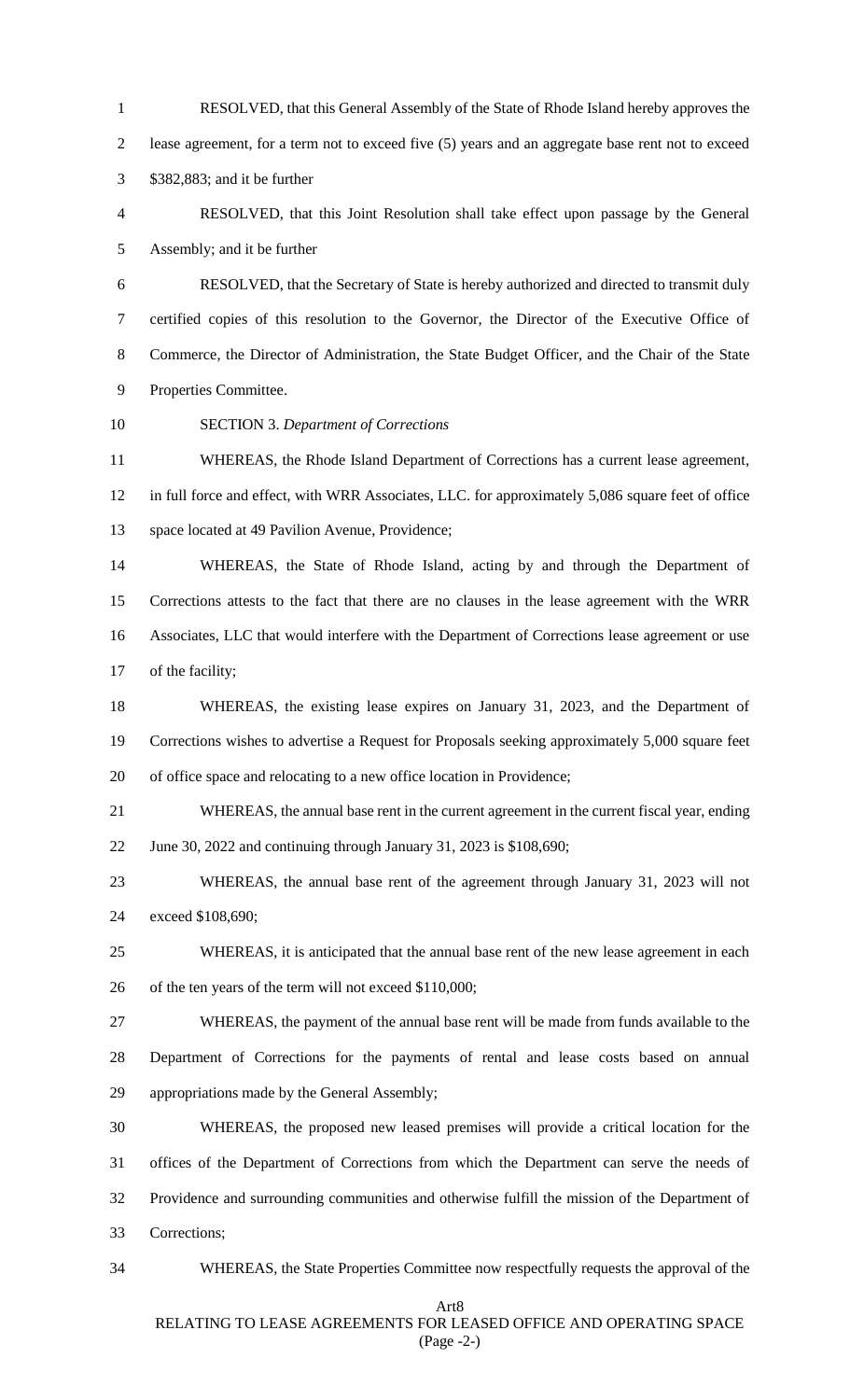Rhode Island House of Representatives and the Rhode Island Senate for the lease agreement between the Department of Corrections and a landlord to be determined, for the office space located at a location to be determined in the City of Providence, Rhode Island; now therefore be it RESOLVED, that this General Assembly of the State of Rhode Island hereby approves the lease agreement, for a term not to exceed ten (10) years and an aggregate base rent not to exceed \$1,100,000; and it be further RESOLVED, that this joint resolution shall take effect upon passage by the General Assembly; and it be further RESOLVED, that the Secretary of State is hereby authorized and directed to transmit duly certified copies of this resolution to the Governor, the Director of the Department of Corrections, the Director of Administration, the State Budget Officer, and the Chair of the State Properties Committee. SECTION 4. *University of Rhode Island -- Communicative Disorders Program Lease Renewal* WHEREAS, the University of Rhode Island ("University") has academic programs in physical therapy, communicative disorders, and kinesiology with teaching, research, and outreach that benefit Rhode Island adults and children with injuries and disabilities; WHEREAS, the Independence Square Foundation ("Foundation") is a non-profit corporation that develops and manages community center buildings, leasing space at affordable rates to not-for-profit operations, with a historical emphasis on operations supporting individuals with disabilities; WHEREAS, the Foundation promotes and fosters collaborative relationships between its non-profit tenants in the interest of enhancing the range and quality of services offered to these special populations, recognized at the national level as a unique model to be emulated: WHEREAS, in 1991, the University and the Board of Governors for Higher Education/Council on Postsecondary Education/University of Rhode Island Board of Trustees ("Board"), and the State Properties Committee ("Properties Committee") approved a lease of land ("Ground Lease"), for ten years, with ten years renewable, for a parcel of land at 25 West Independence Way on the Kingston Campus of the University in Kingston, Rhode Island to the Foundation, enabling Independence Square to build a 40,000 square foot community center building for not-for-profit tenants; WHEREAS, in 2002, the University, the Board and the Properties Committee, approved a space lease executed on May 24, 2002 and terminating, with executed extensions, on January 31,

2023, wherein the Foundation leased to University approximately 4,300 rentable square feet of

Art8

## RELATING TO LEASE AGREEMENTS FOR LEASED OFFICE AND OPERATING SPACE (Page -3-)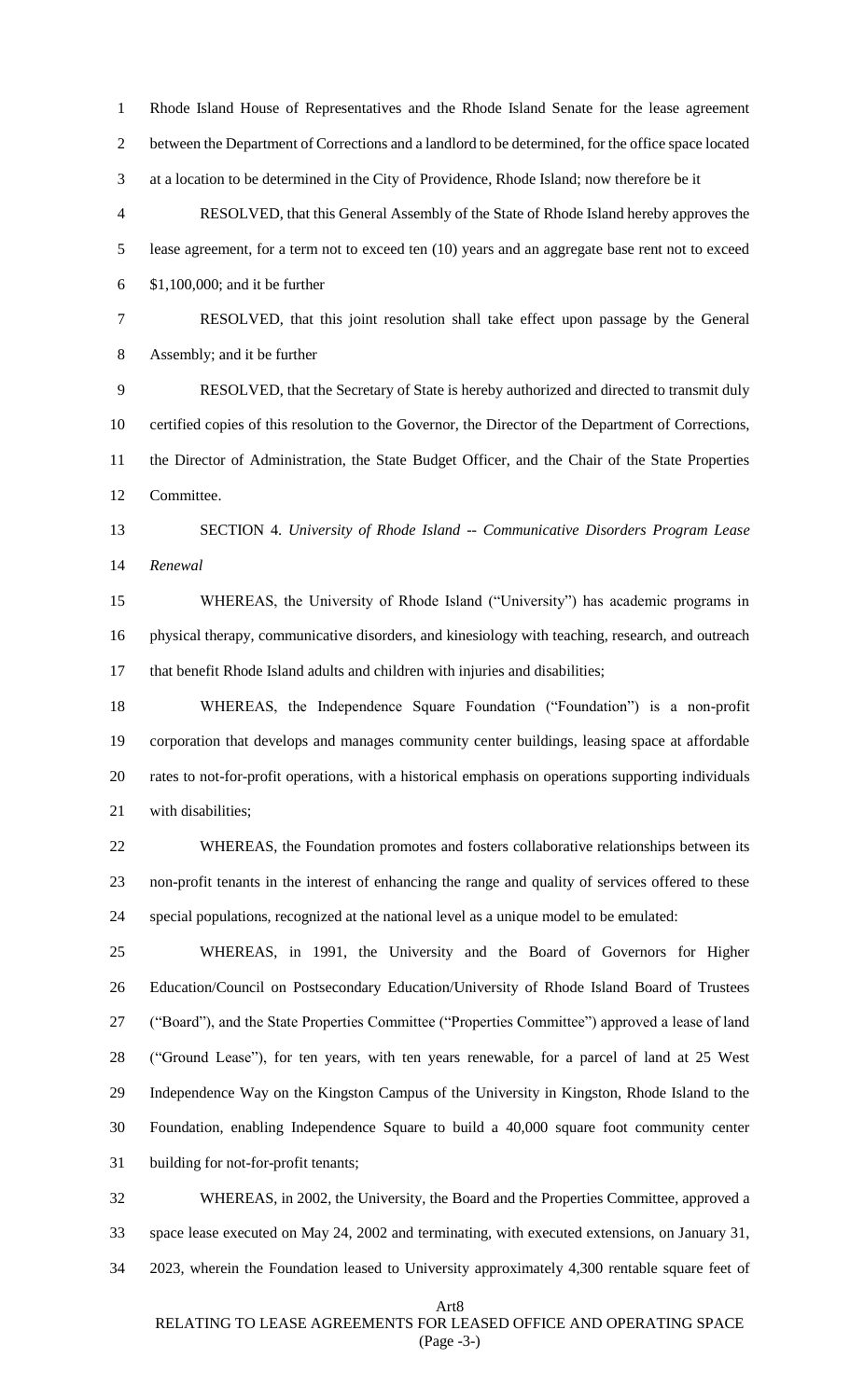space located Building II for the University's Communicative Disorders program ("Program") within the original phase of building at 25 West Independence Way and that Program, associated students and faculty have benefited from the quality, accessible, and well maintained facilities for the duration of that lease;

 WHEREAS, in 2007, the University, the Board, and the Properties Committee have approved a 25 year extension to the existing Ground Lease, commencing as of January 1, 2009 and terminating on January 31, 2034;

 WHEREAS, in 2022, the University and the Board approved a space lease commencing as of the February 1, 2023 and terminating on January 31, 2034 , wherein the Foundation leased to University approximately 4,300 rentable square feet of space located Building II for the University's Program within the original phase of building at 25 West Independence Way and that Program, associated students and faculty have benefited from the quality, accessible, and well maintained facilities for the duration of that lease;

 WHEREAS, it is in the best interest of the Program, associated students and faculty to have continued access to the quality, accessible, and well maintained facilities for the duration of the lease;

 WHEREAS, the renewal of the lease requires the University to pay rent, plus the University's proportional share of building operating expenses, such as heating, cooling, lighting, and basic electrical service, such rent, for the Lease period, in total, shall be \$758,692.00. The proportionate share of building operating expenses are calculated on an annualized basis, this proportionate share of building operating expenses being subject to annual increases in operating expenses in future years; now, therefore be it

 RESOLVED, that this General Assembly of the State of Rhode Island hereby recognizes that lease payments of rent will not exceed \$758,692.00 for the duration of the Communicative Disorders Program Lease Renewal ("Lease Renewal"), plus the proportionate share of building operating expenses; and be it further

 RESOLVED, that this General Assembly hereby approves this Lease Renewal and its associated rent and proportionate operating cost; and be it further

 RESOLVED, that this Joint Resolution shall take effect upon passage by this General Assembly; and be it further

 RESOLVED, that the Secretary of State is hereby authorized and directed to transmit duly certified copies of this resolution to the Governor, the President of the University of Rhode Island, the Director of Administration, the State Budget Officer, and the Chair of the State Properties Committee.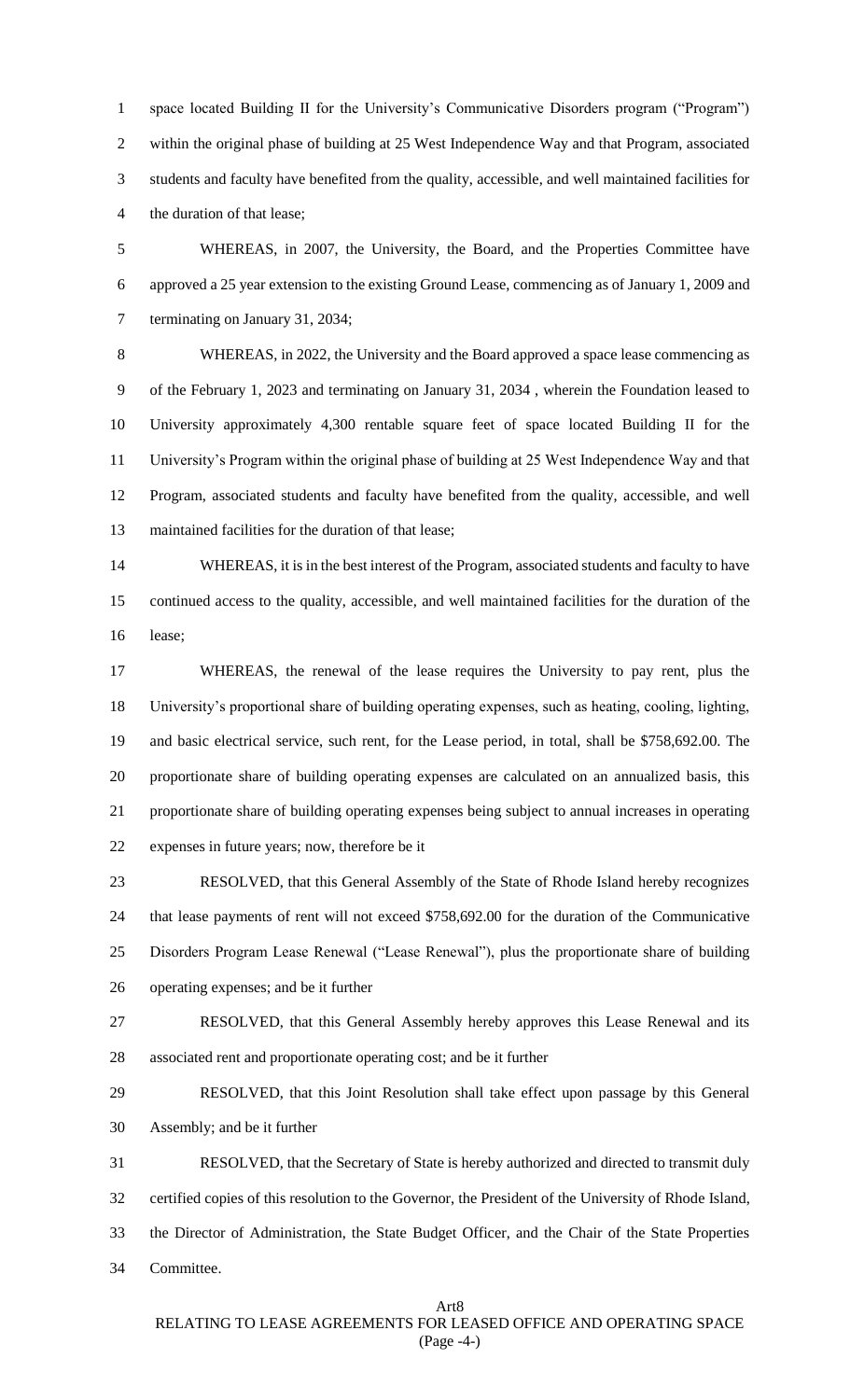SECTION 5. *University of Rhode Island Physical Therapy Program Lease Renewal*

 WHEREAS, the University of Rhode Island ("University") has academic programs in physical therapy, communicative disorders, and kinesiology with teaching, research, and outreach that benefit Rhode Island adults and children with injuries and disabilities;

 WHEREAS, the Independence Square Foundation ("Foundation") is a non-profit corporation that develops and manages community center buildings, leasing space at affordable rates to not-for-profit operations, with a historical emphasis on operations supporting individuals with disabilities;

 WHEREAS, the Foundation promotes and fosters collaborative relationships between its non-profit tenants in the interest of enhancing the range and quality of services offered to these special populations, recognized at the national level as a unique model to be emulated:

 WHEREAS, in 1991, the University and the Board of Governors for Higher Education/Council on Postsecondary Education/University of Rhode Island Board of Trustees ("Board"), and the State Properties Committee ("Properties Committee") approved a lease of land ("Ground Lease"), for ten years, with ten years renewable, for a parcel of land at 25 West Independence Way on the Kingston Campus of the University in Kingston, Rhode Island to the Foundation, enabling Independence Square to build a 40,000 square foot community center building for not-for-profit tenants;

 WHEREAS, in 2007, the University, the Board, and the Properties Committee have approved a 25 year extension to the existing Ground Lease, commencing as of January 1, 2009 and terminating on January 31, 2034;

 WHEREAS, in 2013, the University, the Board and the Properties Committee, approved a space lease commencing as of the February 1, 2014 and terminating on February 28, 2023, wherein the Foundation leased to University approximately 16,400 rentable square feet of space located Building II for the University's Physical Therapy program ("Program") within the original phase of building at 25 West Independence Way and that Program, associated students and faculty have benefited from the quality, accessible, and well maintained facilities for the duration of that lease;

 WHEREAS, in 2022, the University and the Board approved a space lease commencing as of March 1, 2023 and terminating on January 31, 2034 ("Lease"), wherein the Foundation leased to University approximately 16,400 rentable square feet of space located Building II for the University's Program within the original phase of building at 25 West Independence Way and that Program, associated students and faculty have benefited from the quality, accessible, and well maintained facilities for the duration of that Lease;

WHEREAS it is in the best interest of the Program, associated students and faculty to have

Art8

RELATING TO LEASE AGREEMENTS FOR LEASED OFFICE AND OPERATING SPACE (Page -5-)